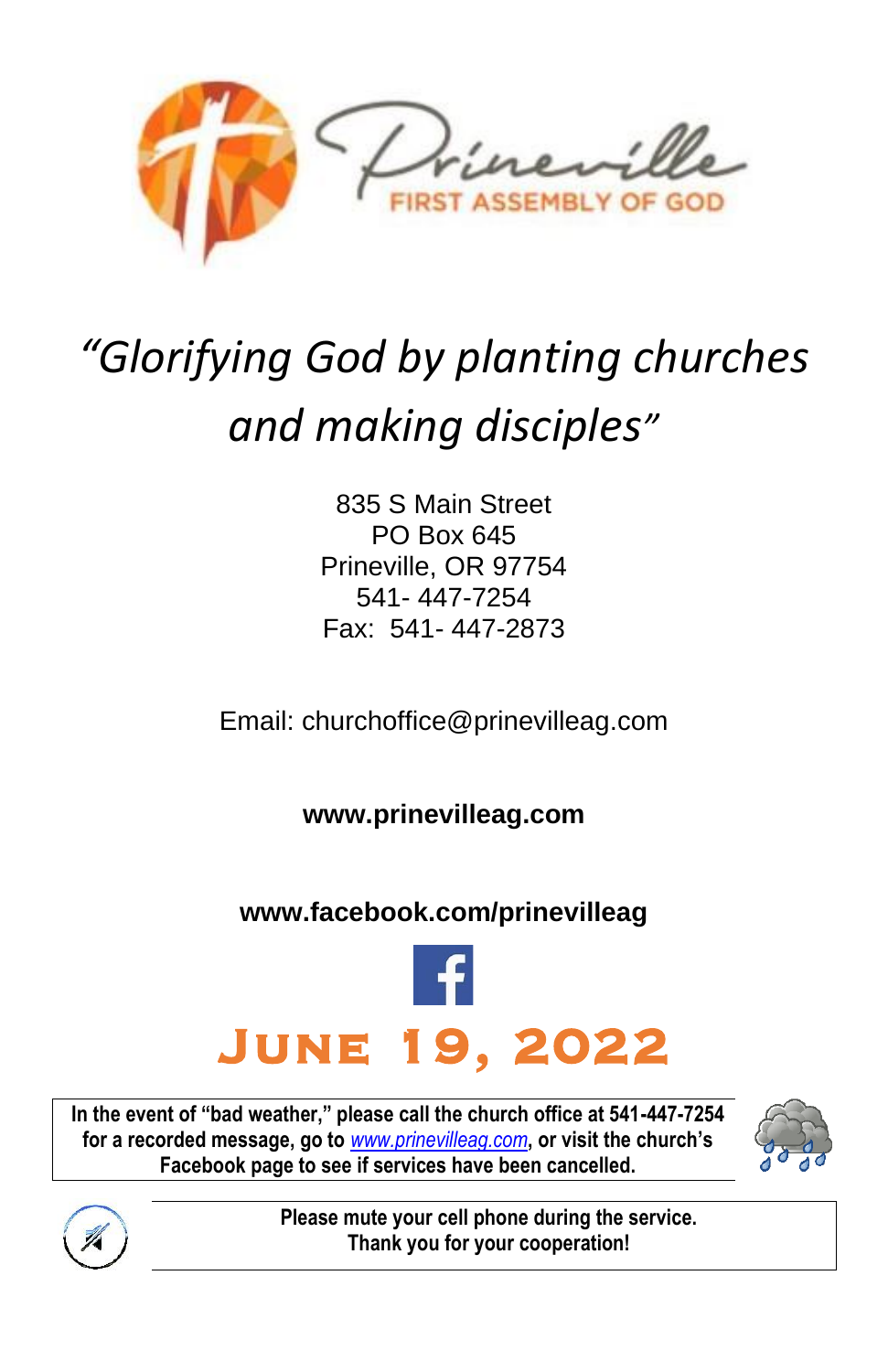## Welcome!

*We're so glad you've stopped by, and we are looking forward to getting to know you better. You are always welcome at First Assembly of God. It's more than a place – it's a family. We come from all walks of life, and most importantly, we are all seekers. We're seeking to know God and to allow His presence to transform our lives as we strive to serve Him, His church, and our families. We are family, and God is head of the house.*

> *Pastor Aaron Mapes and First Assembly of God Family*

### *This Week at First Assembly*

**Sunday – June 19**

School of Nurturing (S.O.N. – day School) 9:15 am

Pre-service Prayer - Prayer Room 9:30 am

> Worship Service **Sanctuary** 10:30 am

Children's Ministries (Released after worship) Nursery ages birth thru pre-school Children's Church Grades K-5 Classroom 101

> Prayer **Sanctuary** 5:30 pm

**Tuesday – June 21** Prayer Eleanor Caves Memorial Chapel 10:00 am

**Wednesday – June 22** Bible Study Luke: A Gospel for all Nations Fireside Room 6:30 pm

**Thursday – June 23** Veritas High School Seniors thru 25 Years Old 1300 NE Carson ST 7:00 pm

**Friday – June 24**

Ladies Discipleship Boot Camp at church in Classroom 101 9:00 am to 11:00 am

The Door - Grades 6th – 12th Gym/Youth Room 7:00 to 8:30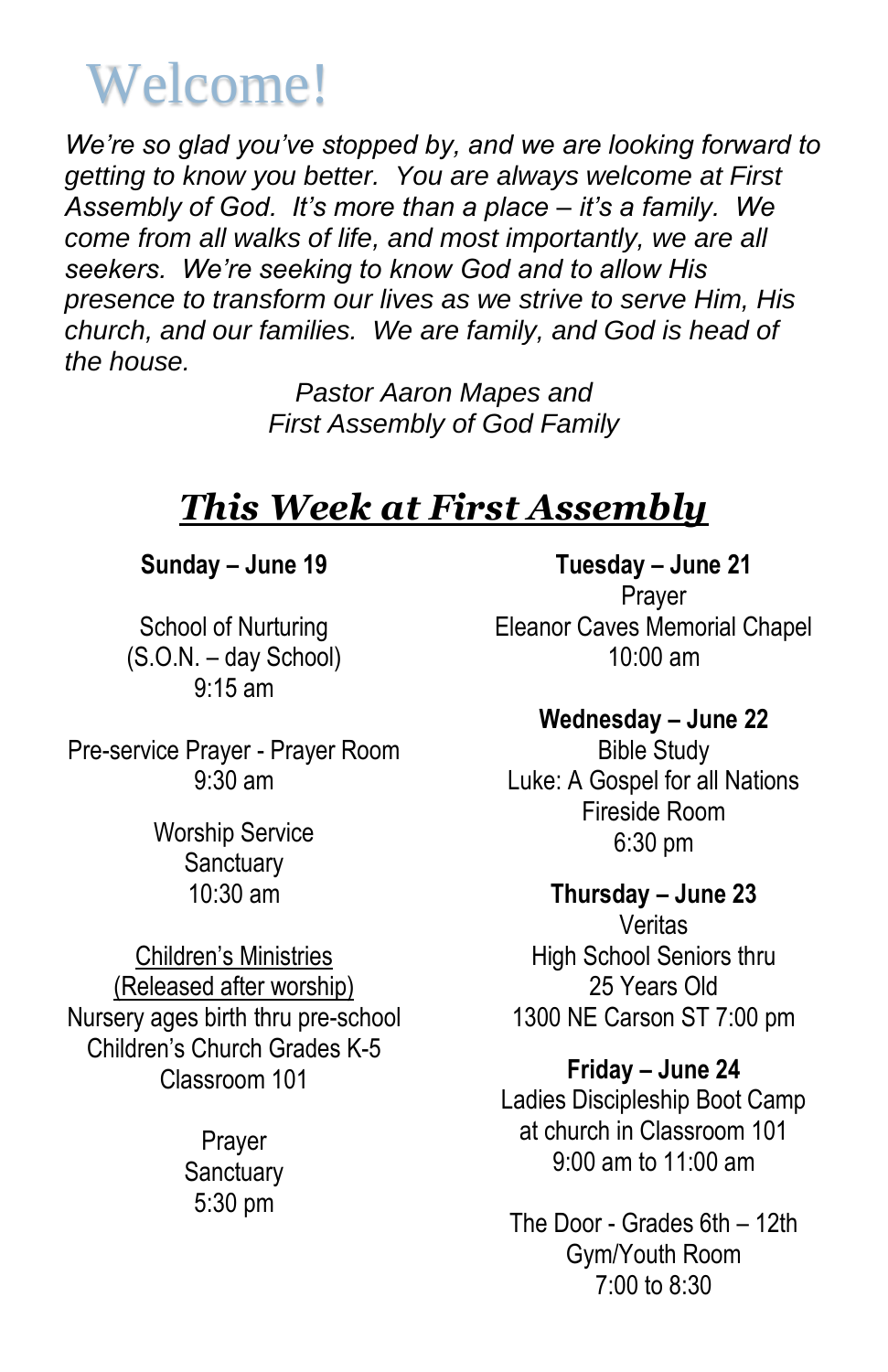

#### **Wednesday Night Bible Study June 22, 2022**

The annual Cattle Drive through town will start at 6pm.

We welcome everyone to the church parking lot to view it before bible study begins.

**Happy Anniversay** Jerry and Cynthie Bishop June 21 Aaron and Stephanie Mapes June 21 Matt and Toshia Lay June 23 **Happy Birthday** Jack Lay June 23 Jeff Whitton June 23 Ken Miles June 25





**Ministry Spotlight Sunday June 26, 2022 After Service in the Fireside Room**

Come hear about the many ministry opportunities in our church! Lunch will be provided.

## S.O.N. – day School Sundays at 9:15am

Classes for all ages! Children meet with Miss Carolyn in room 101 for a fun, interactive lesson of the bible. Adults meet in the Fireside Room and are



currently studying the Acts of the Apostles. The lessons for this quarter take an in-depth look at the first twelve chapters.